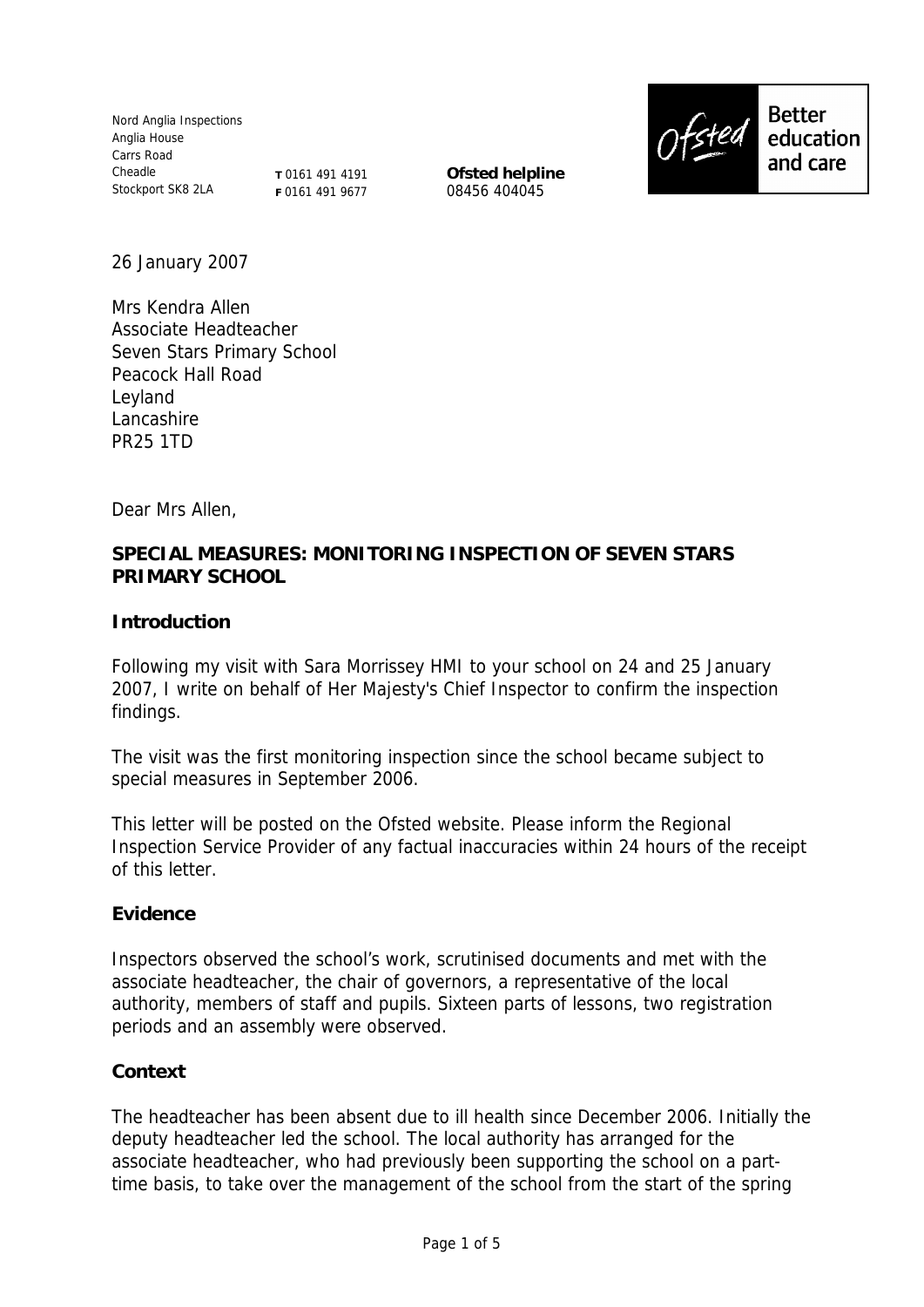term. Two new temporary teachers are in place in Key Stage 2, including one with a responsibility for the curriculum who has been seconded from the school of the associate headteacher.

### **Achievement and standards**

Pupils enter the school with skills that are well below those found nationally. They make good progress in the Foundation Stage, but on entry to Key Stage 1 their attainment remains below the national average. In 2006 the results in the national tests at the end of Key Stage 1 improved, but remained just below the national average. However, results in the national tests at the end of Key Stage 2 declined further in 2006 and were exceptionally low in English and mathematics. The progress pupils made was inadequate. However, although standards remain below those expected for pupils of a similar age in both key stages, the progress seen in lessons was satisfactory overall, but was not consistent in all year groups. The progress of pupils with learning difficulties and disabilities is in line with that of other pupils.

Progress on the areas for improvement identified by the inspection in September 2006:

Improve standards in English **–** inadequate progress

# **Personal development and well-being**

Pupils' behaviour is improving both in class and around the school and is satisfactory overall. In response to concerns identified by staff, a new code of behaviour has been implemented. This has raised pupils' awareness of their teachers' expectations and of what behaviour is unacceptable. Pupils say that behaviour is better and also report that there are few incidents of bullying. The number of exclusions has fallen this year. Around school, pupils are courteous to visitors and willing to talk about their work. They enjoy the range of activities available at break times, especially the "huff and puff" equipment, play co-operatively and are well supervised by staff.

Pupils' attitudes to learning vary and reflect the quality of teaching. They say that they learn more when they are doing something, making something or using their imagination. The school assembly was used well, setting a positive start to the day; pupils enjoyed singing together and participated enthusiastically. The great majority of pupils attend regularly and certificates are awarded to celebrate class and individual attendance.

# **Quality of provision**

The quality of teaching has improved, but is inconsistent. Systematic monitoring of lesson planning by the associate headteacher has ensured that teachers plan their lessons more consistently. Most plans outline a range of activities to meet learning objectives that are linked to the curricular targets for different ability groups. However, activities are not always well matched to the intended learning outcomes. This is because teachers do not routinely use available assessment information to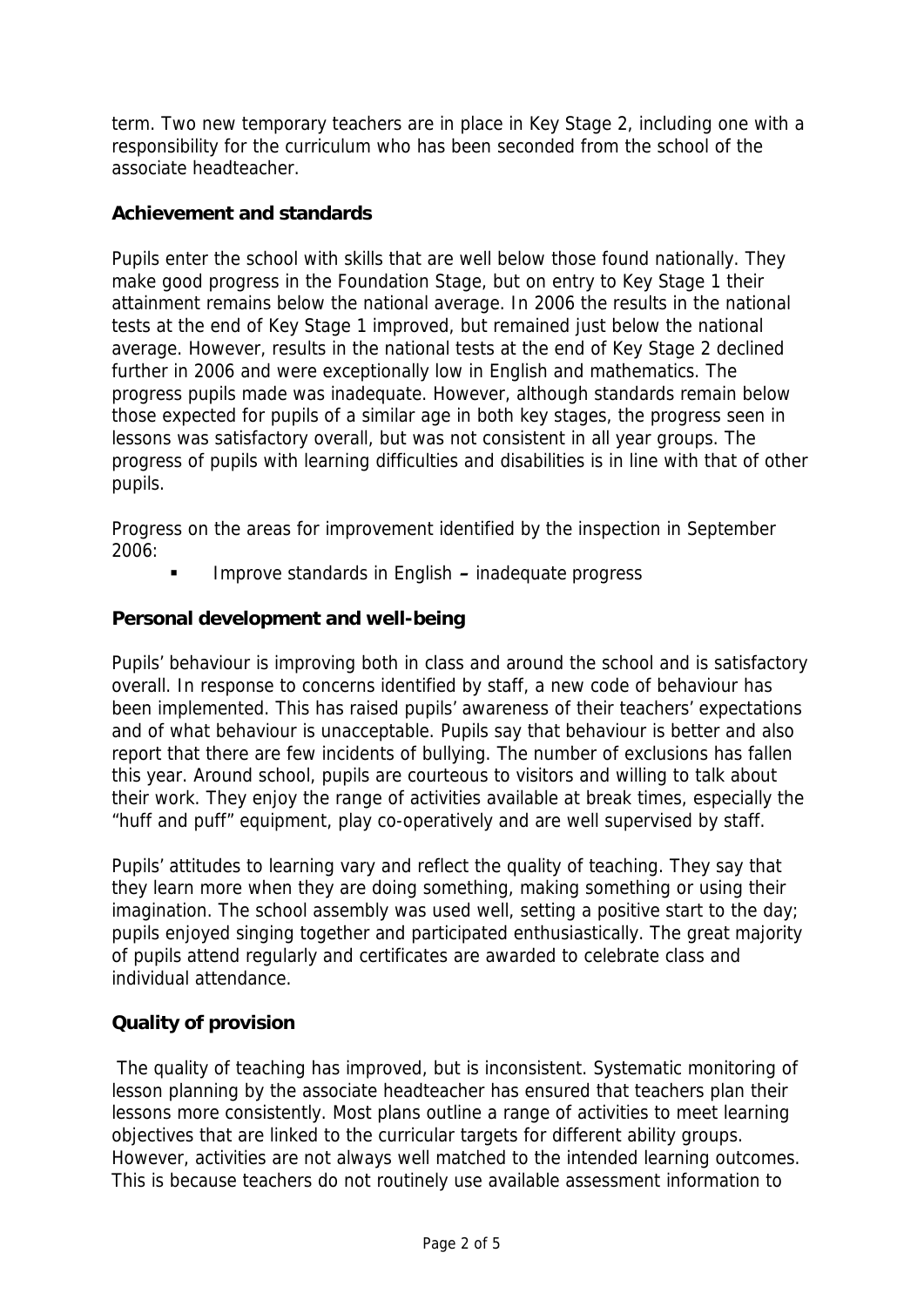tailor activities to meet the needs of individual pupils. For example, the challenge for the more able pupils is not consistently as great as it should be. Furthermore, most plans do not make clear links to assessment criteria or identify how activities will extend pupils' learning and increase their rate of progress. Consequently, pupils are not clear about the level at which they are working or exactly what they need to do to improve.

The associate headteacher has an accurate picture of the strengths and weaknesses in teaching. A scrutiny of pupils' work, supported by the local authority consultants, has enabled co-ordinators to identify strengths and weaknesses in the teaching of English and mathematics. Plans are in hand to share the good practice that has been identified and there is a programme of staff development for systematically tackling areas for improvement.

In the great majority of lessons, routines are well established to promote a positive climate for learning and good relationships exist between pupils and adults. Teaching assistants are used very effectively in some lessons to support the learning of a significant minority of pupils with learning difficulties and disabilities. The best lessons are characterised by briskly paced activities that engage and involve pupils actively in their learning. Pupils are able to explain what they are learning because instructions are clear and activities are sequenced to build confidence, and ensure good progress towards learning outcomes. In lessons that are satisfactory overall, activities are not sufficiently challenging to help pupils overcome a legacy of underachievement. Teachers talk for too long and opportunities are missed for pupils to become actively engaged or reflect on what they have learned. As a result, pupils lose concentration, become passive and the rate of progress slows. Expectations of pupils in some lessons remain too low. Where teaching is inadequate, activities do not match pupils' needs, explanations are unclear and as a result, pupils do not make the expected progress. Although there are some good examples of marking, its overall quality is too variable. Comments are often brief and do not tell pupils how they can improve.

Progress on the areas for improvement identified by the inspection in September 2006:

 Raise pupils' achievement by improving teaching and learning through the sharing of good practice and the elimination of unsatisfactory teaching **–** satisfactory progress.

**Leadership and management**

The appointment of the associate headteacher to the full-time leadership of the school has resulted in accelerated progress in addressing the issues. There is a clear action plan for tackling the weaknesses identified in the previous inspection report; work is on track and is being monitored closely. However, the existing school improvement plan identifies too wide a range of priorities and the planned activities lack the precision needed to bring about improvement. A new senior leadership team has been established and roles clarified. There are now co-ordinators for all subjects.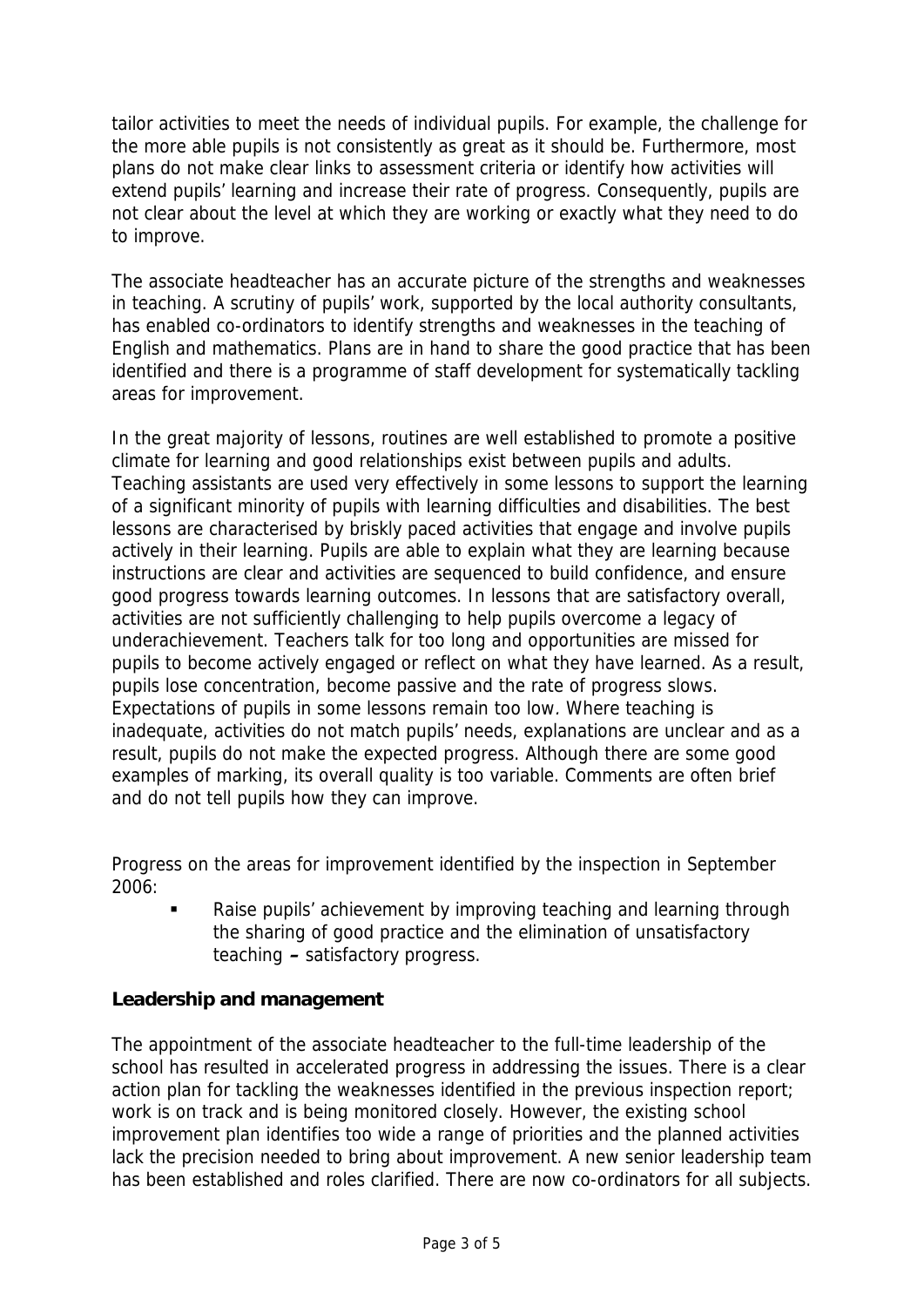There are robust systems for the monitoring of teachers' planning and to review the quality of work produced by pupils. Teaching is monitored and there is an appropriate programme of staff development planned to bring about improvement. A revised system has been introduced to record pupils' attainment each half term, but the accuracy of these assessments has not yet been confirmed by moderation. It is too early for these monitoring systems to have become fully embedded and to have made a significant impact on standards and achievement. However, the impact on the overall quality of teaching is clear, although there remains much more to be done. The governing body is supportive of the school and the chair has a clear awareness of the strengths of the school and the areas for development. The governing body knows that it has not sufficiently held the school to account for the underachievement of pupils. There are plans to develop the necessary skills to improve this function and there is a determination to fulfil the role.

Progress on the areas for improvement identified by the inspection in September 2006:

 Strengthen management and monitoring systems to ensure that initiatives are embedded in practice **–** satisfactory progress

# **External support**

The local authority's statement of action is fit for purpose. It complements the governors' action plan and ensures the co-ordinated provision of additional support. There are established systems to monitor and evaluate progress and regular reports are provided to senior officers and to the governing body. The local authority has acted promptly to strengthen the management of the school with the appointment of the associate headteacher. The support provided by the adviser from the monitoring and intervention team and the school's link adviser is effective, and the support of the primary strategy consultants is valued by staff.

# **Main Judgements**

Progress since being subject to special measures– satisfactory

Newly qualified teachers may not be appointed.

**Priorities for further improvement**

- Ensure that teachers have accurate data on the current level of pupils' attainment so that challenging targets can be set.
- Ensure that teachers' planning focuses on learning outcomes that enable pupils to make good progress.